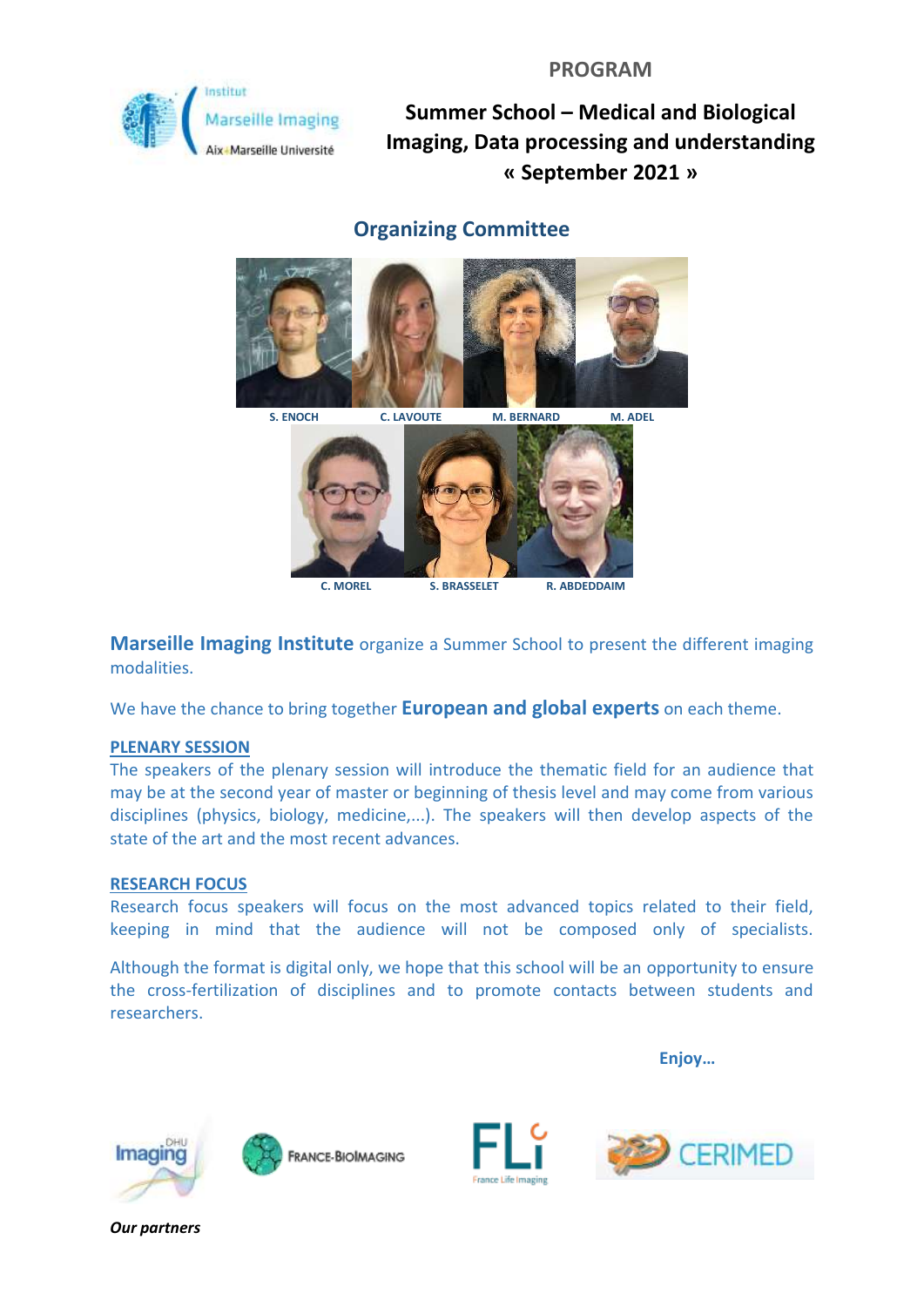

# **MRI Imaging**

**6th of September – 10:00 AM**



### **PLENARY SESSION - Alexander RAAIJMAKERS**

**Magnetic Resonance Imaging (MRI): The Physics Underneath and all its Applications.** Eindhoven University of Technology, Dept. of Biomedical Engineering, NETHERLANDS. University Medical Center Utrecht, Imaging Division, NETHERLANDS.

### **RESEARCH FOCUS**

- **Andre FERREIRA-MARTINS** (1:15 PM) **Imaging tissue physiology with non-invasive metabolic approaches.**  Werner Siemens Imaging Center, University of Tübingen , 72076, Tubingen, GERMANY
- **Virginie CALLOT** (2:15 PM) **Multi-parametric Magnetic Resonance Imaging of the Spinal Cord at high and ultra-high field: opportunities and challenges.** CRMBM-CEMEREM, UMR 7339, CNRS, Aix-Marseille University, Marseille, FRANCE.
- **Luisa CIOBANU** (3:15 PM) **Opportunities offered by ultra-high field MRI**, NeuroSpin, Institut des sciences du vivant Frédéric Joliot, DRF, CEA Saclay, FRANCE







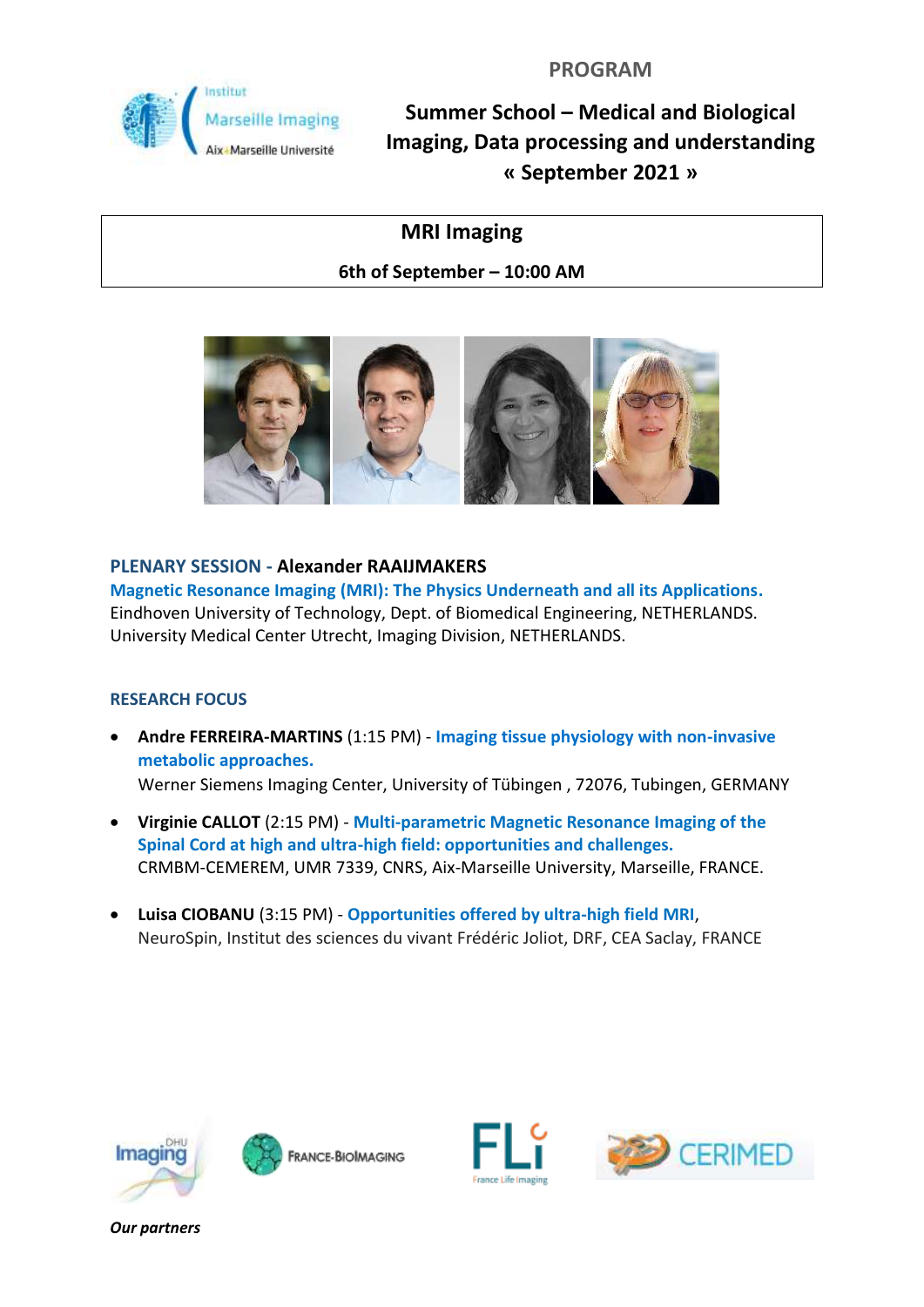

# **X-RAY Imaging**

**8th of September – 10:00 AM**



### **PLENARY SESSION – Anthony BUTLER**

**MARS 3D spectral imaging: colour x-rays for medicine.**  MARS Bioimaging Ltd, 29a Clyde Road, Ilam, christchirch, NEW ZEALAND

### **RESEARCH FOCUS**

- **Vincent VIDAL** (2 PM) **Interventional imaging research** Aix-Marseille Univ, Laboratoire d'Imagerie Interventionnelle Expérimentale, APHM, Marseille, FRANCE
- **Christian MOREL** (3 PM) **Hybrid Pixel Detectors: a translation of the search for the Higgs boson towards Photon Counting CT.**  Aix-Marseille Univ, CNRS/IN2P3, Centre de Physique des Particules de Marseille, Marseille, FRANCE.







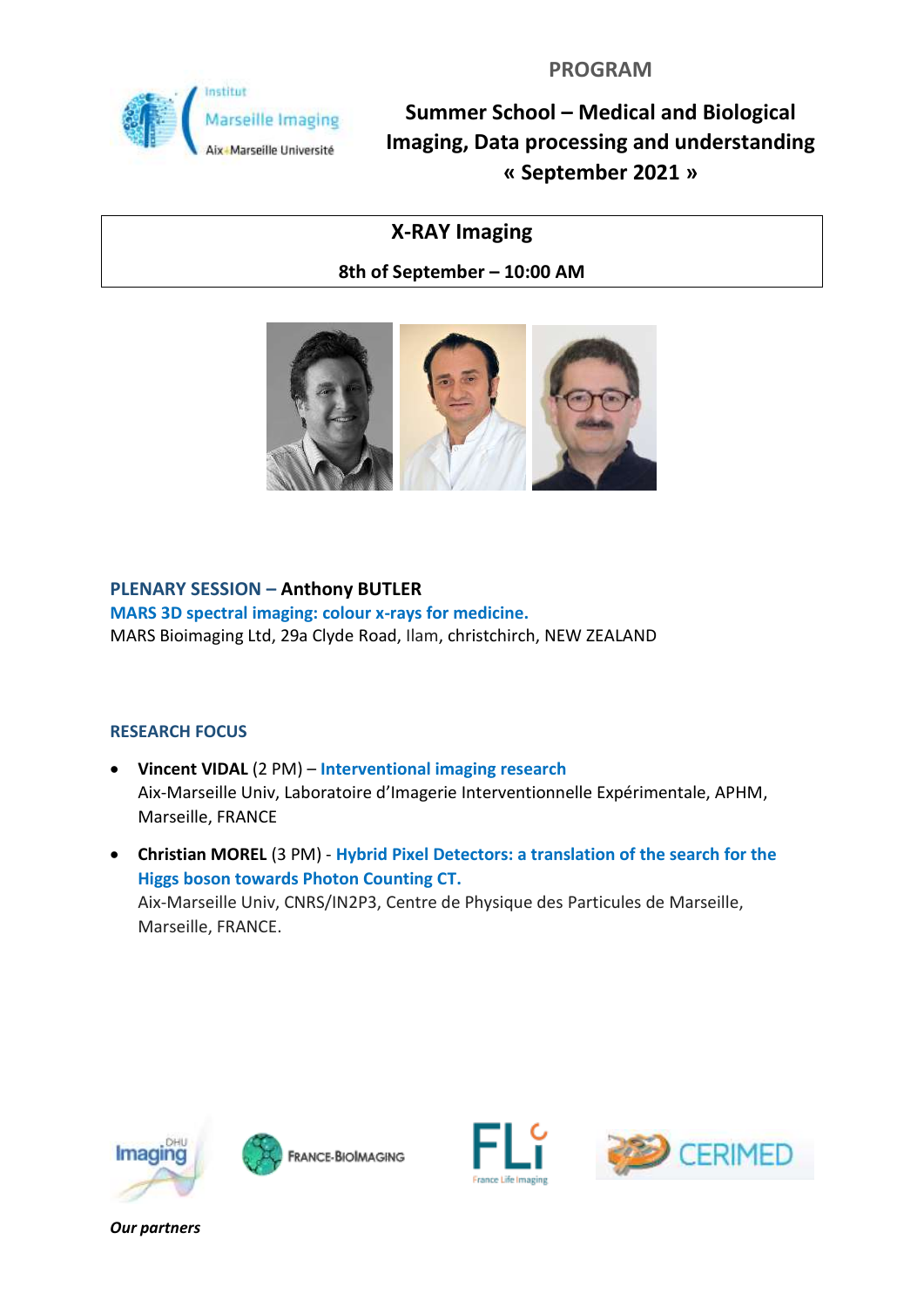

# **OPTICAL Imaging**

**10th of September – 10:00 AM**



## **PLENARY SESSION – Sandrine LEVEQUE-FORT**

**From fluorescence microscopy to nanoscopy for biological samples.**

Univ Paris-Saclay, Institut des Sciences Moléculaires d'Orsay, CNRS UMR 8214, 91405 Orsay, FRANCE

### **RESEARCH FOCUS**

• **Hervé RIGNEAULT** (2 PM) - **Vibrational molecular imaging: a new tool for biology and medicine**.

Aix Marseille Univ, Ecole Centrale de Marseille, CNRS, Institut Fresnel UMR 7249, 13297, Marseille, FRANCE

• **Emiliano RONZITTI** (3 PM) – **Wavefront shaping and photomodulation of neuronal activity**

Sorbonne Université, INSERM, CNRS, Institut de la Vision, F-75012 Paris, FRANCE







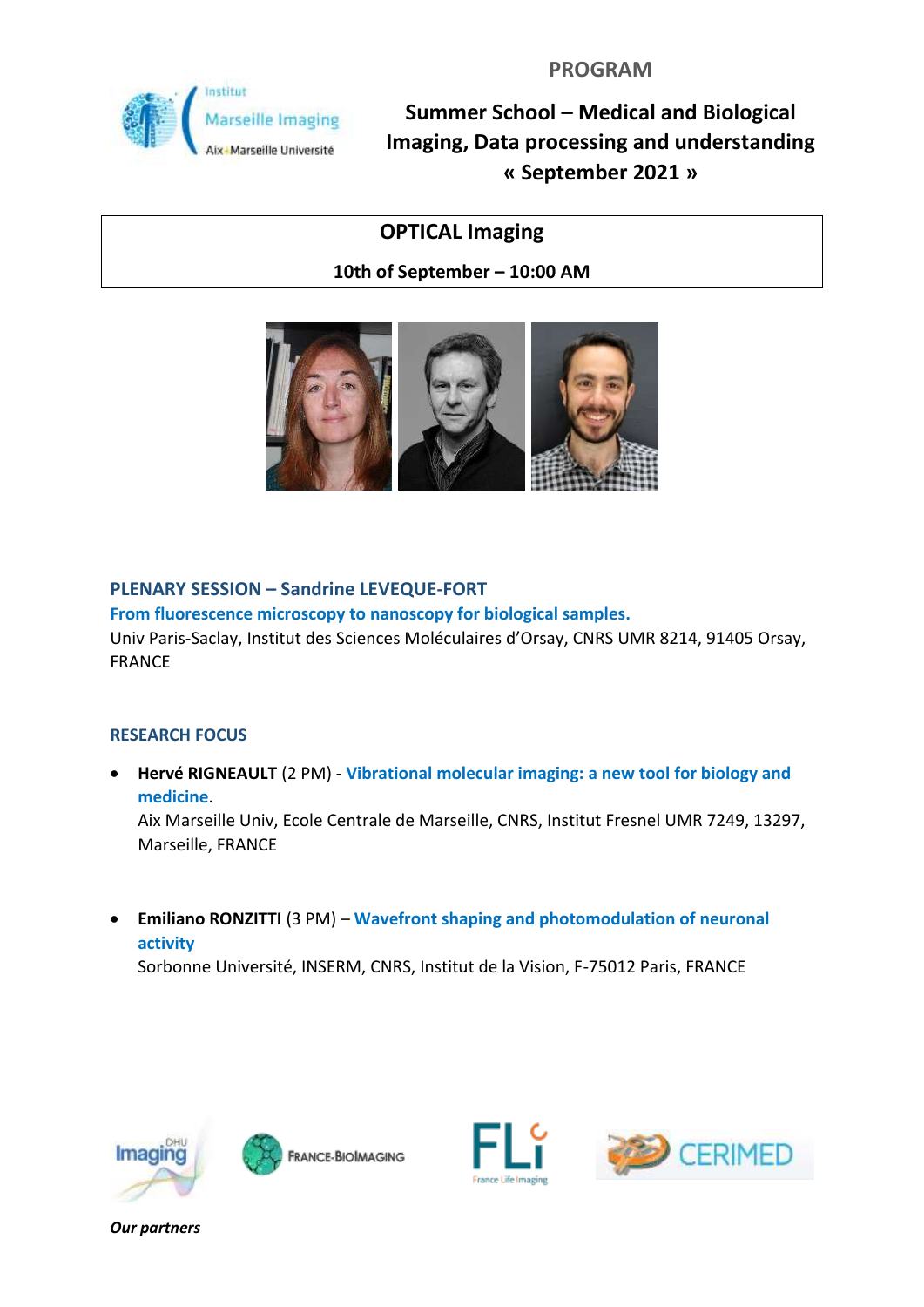

# **NUCLEAR MEDICINE Imaging**

**13th of September – 10:00 AM**



## **PLENARY SESSION – Paul LECOQ**

**Nuclear Imaging in Medicine : status and perspectives** CERN & Multiwave Metacrystal S.A., Geneva, SWITZERLAND Instituto de Instrumentación para Imagen Molecular (I3M), Valencia, SPAIN

### **RESEARCH FOCUS**

• **Eric GUEDJ** (2 PM) - **Molecular imaging in nuclear medicine, from biomarkers to theranostics**

APHM, Aix Marseille Univ, Ecole Centrale de Marseille, CNRS, Institut Fresnel UMR 7249, CERIMED, 13005, Marseille, FRANCE

• **Benjamin GUILLET** (3 PM) – **Upcoming Title** APHM, Aix Marseille Univ, European Center of Medical Imaging, CERIMED, Camus Santé Timone, Marseille, FRANCE







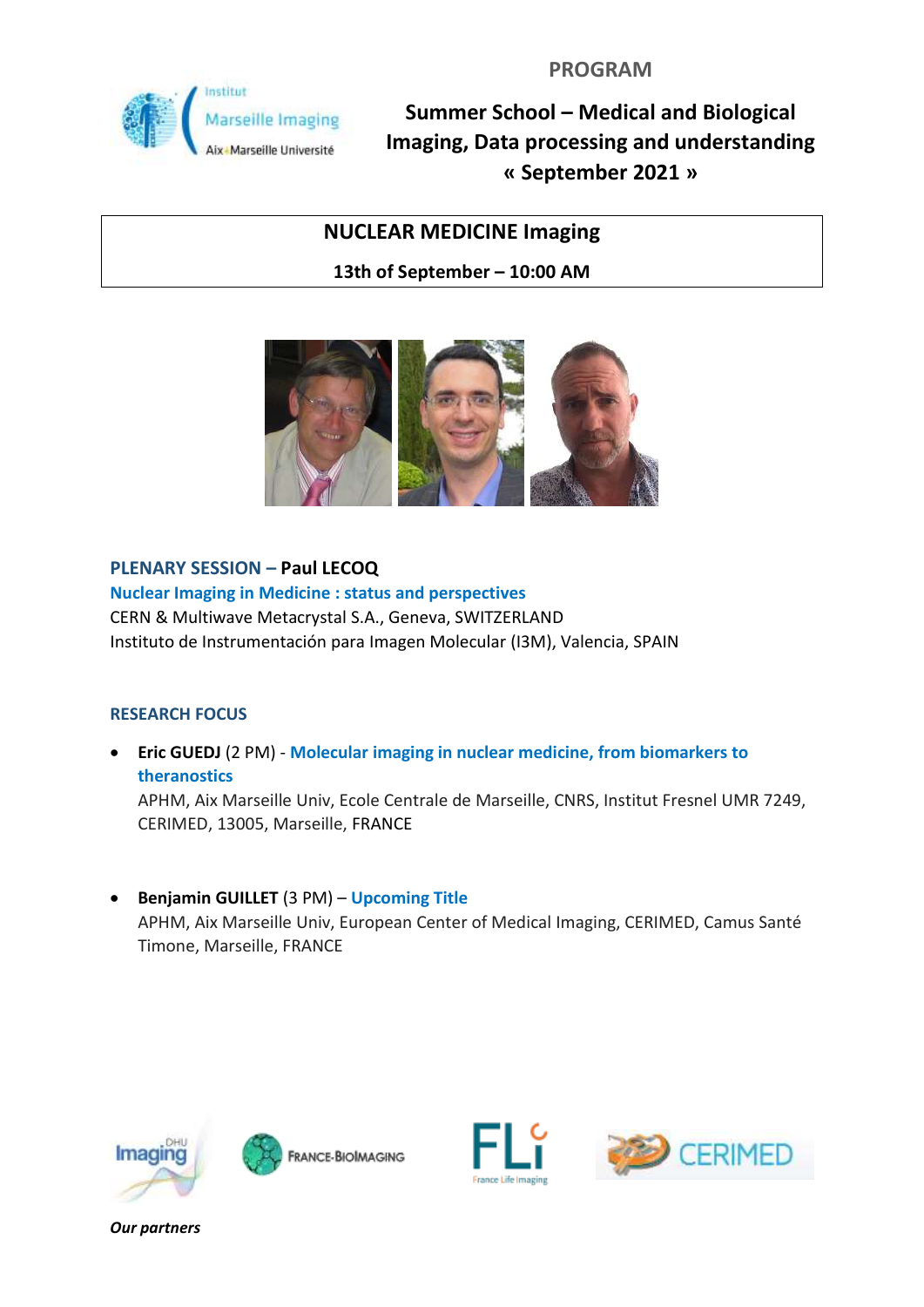

# **UNTRASOUND Imaging**

**15th of September – 10:00 AM**



# **PLENARY SESSION – Mathias FINK Upcoming Title**

Institut Langevin, Ondes et Images, Paris, FRANCE

### **RESEARCH FOCUS**

- **Emilie FRANCESCHINI** (2 PM) **Spectral-based quantitative ultrasound imaging for tissue microstructure estimation.** Aix Marseille Univ, CNRS, Centrale Marseille, Laboratoire de Mécanique et d'Acoustique UMR 7031, Marseille, FRANCE
- **Claude COHEN-BACRIE** (3 PM) **Software based Ultrasound: a new paradigm for Point of Care and a huge market opportunity for Ultrasound** Supersonic Imagine cofounder, current president and founder of E-Scopics, 13090 Aixen-Provence, FRANCE







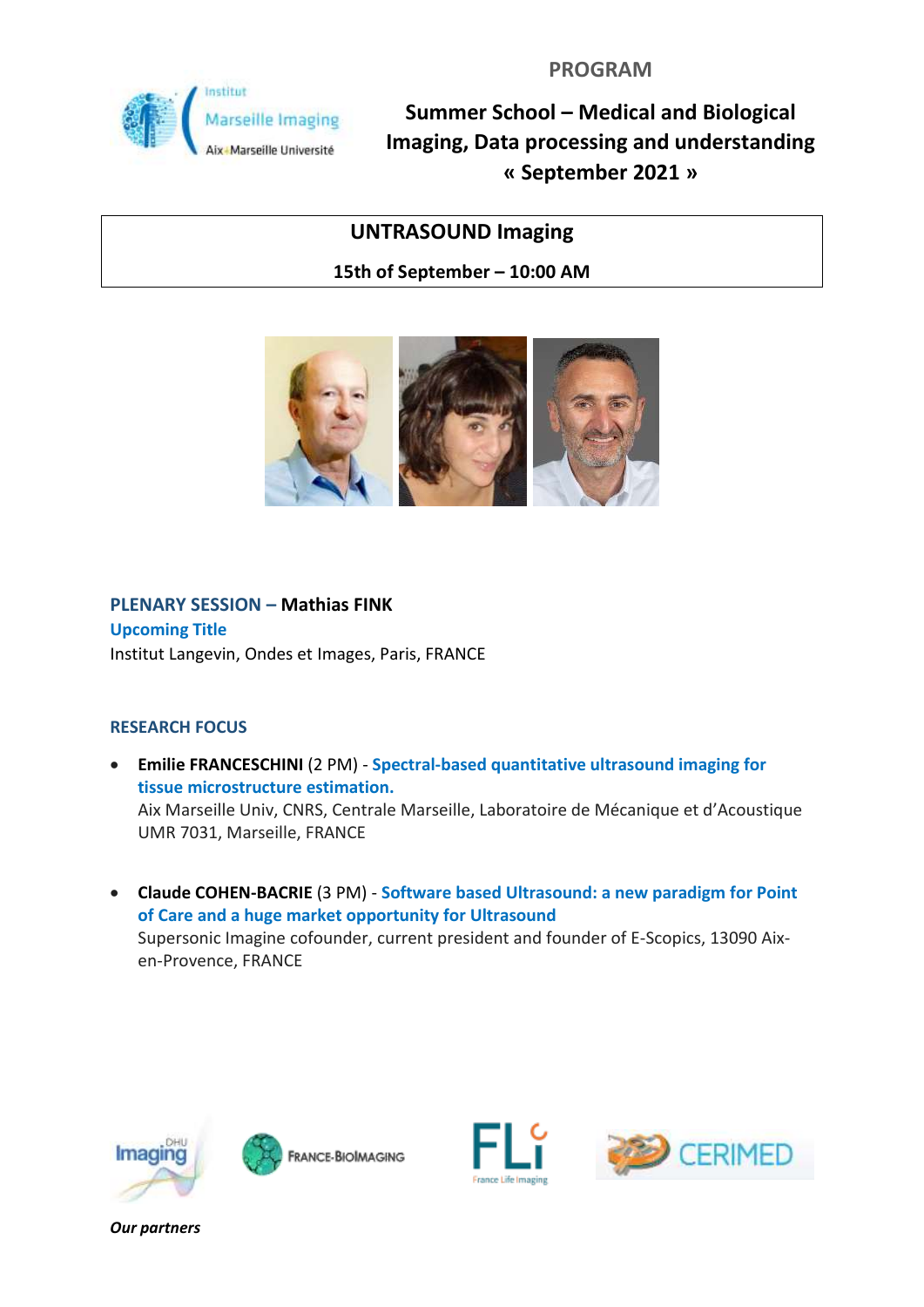

# **ARTIFICIAL INTELLIGENCE for medical Image Applications**

## **17th of September – 10:00 AM**



### **PLENARY SESSION – Michaël UNSER**

#### **Artificial Intelligence for (bio)medical image reconstruction.**

Laboratoire d'imagerie Biomédiacle (LIB), Ecole Polytechnique Fédérale de Lausanne (EPFL), Lausanne, SWITZERLAND.

### **RESEARCH FOCUS**

- **Caroline CHAUX** (2 PM) **Solving inverse problems in signal and image processing** Institut de Mathématiques de Marseille, CNRS, UMR 7373,Marseille, FRANCE
- **Sophie ACHARD** (3 PM) **Brain connectivity networks for understanding pathologies** Univ. Grenoble Alpes, CNRS, Institut national de recherche en science et technologie du numérique(Inria), LJK UMR 5224, 38000 Grenoble, FRANCE







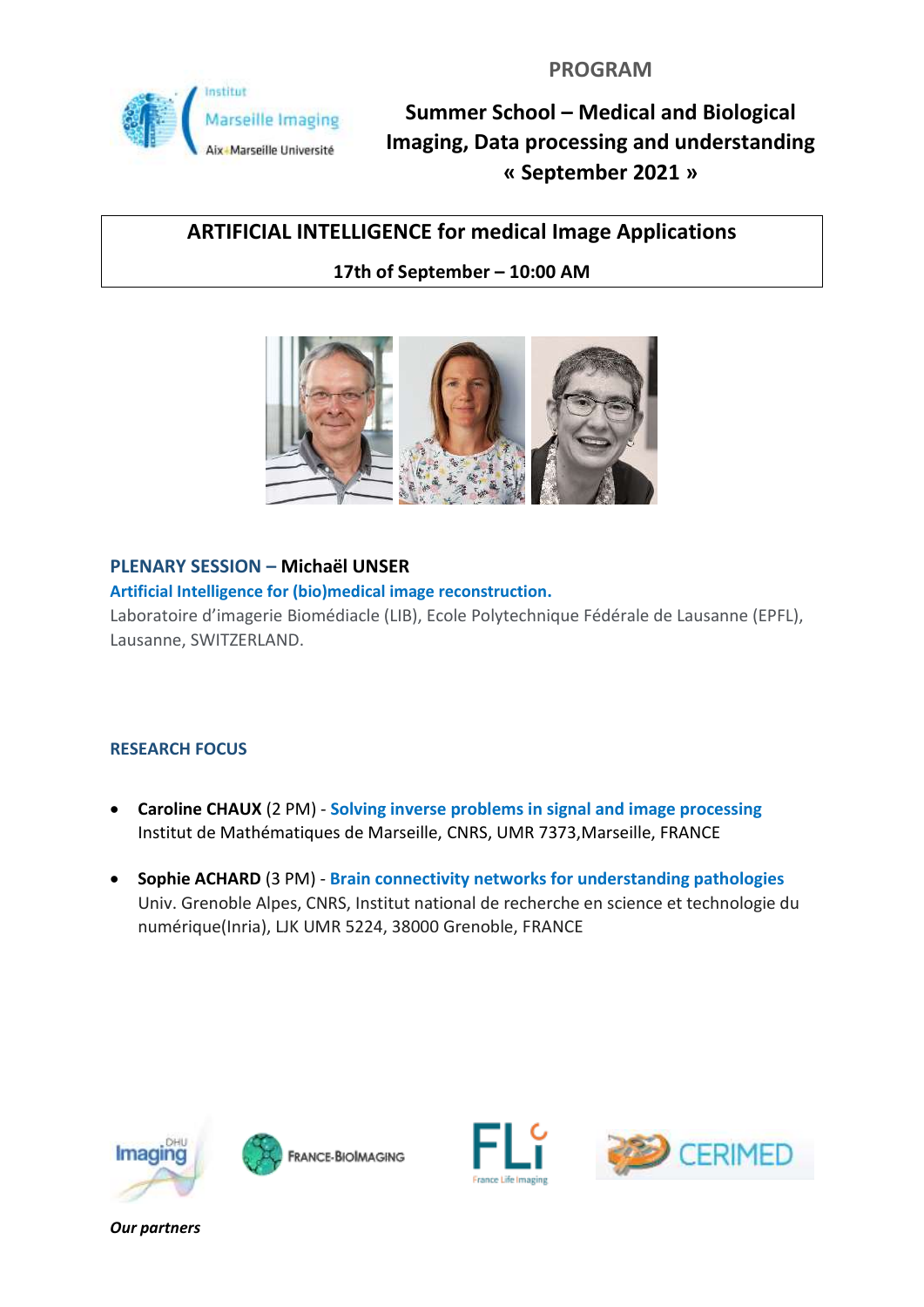

## **INFORMATION SPEAKERS & ABSTRACTS**

## **MRI Imaging - 6th of September**

**Magnetic Resonance Imaging (MRI): The Physics Underneath and all its Applications** Alexander RAAIJMAKERS, [A.J.E.Raaijmakers@tue.nl](mailto:A.J.E.Raaijmakers@tue.nl)

*Eindhoven University of Technology, Dept. of Biomedical Engineering, NETHERLANDS. University Medical Center Utrecht, Imaging Division, NETHERLANDS.*

MRI is an essential and extremely versatile medical imaging modality. This lecture will outline the underlying physics and the mechanisms to create an image. Furthermore, the wide range of application areas will be explored including the various contrast mechanisms that MRI can offer. Finally, also the emerging field of MRI-guided radiotherapy will be touched upon.

#### **Imaging tissue physiology with non-invasive metabolic approaches**

André F. Martins, [andre.martins@med.uni-tuebingen.de](mailto:andre.martins@med.uni-tuebingen.de) *Werner Siemens Imaging Center, University of Tübingen , 72076, Tubingen, Germany*

This seminar will describe multimodal approaches for imaging tissue physiology in the context of molecular imaging. It will show our most recent advances detecting and discriminating metabolites *in vivo*, using innovative paramagnetic Shift Reagents for CEST-MRI, hyperpolarized 13C-pyruvate MR spectroscopy, and [<sup>18</sup>F]fluordeoxyglucose-Positron Emission Tomography ([<sup>18</sup>F]FDG-PET). Hence, this talk will comprehensively show how a solid base of several fundamental sciences in physics, chemistry, biology, and medicine can be used to detect metabolic abnormalities in health and disease.

### **Multi-parametric Magnetic Resonance Imaging of the Spinal Cord at high and ultra-high field: opportunities and challenges.**

Virginie CALLOT, [virginie.callot@univ-amu.fr](mailto:virginie.callot@univ-amu.fr)

*CRMBM-CEMEREM, UMR 7339, CNRS, Aix-Marseille University, Marseille, France.* 

The presentation is intended to give a general overview of what can be done to non-invasively characterize the healthy and pathological spinal cord. Quantitative MR methods will be presented along with the latest results obtained on human whole-body ultra-high field system (7T).







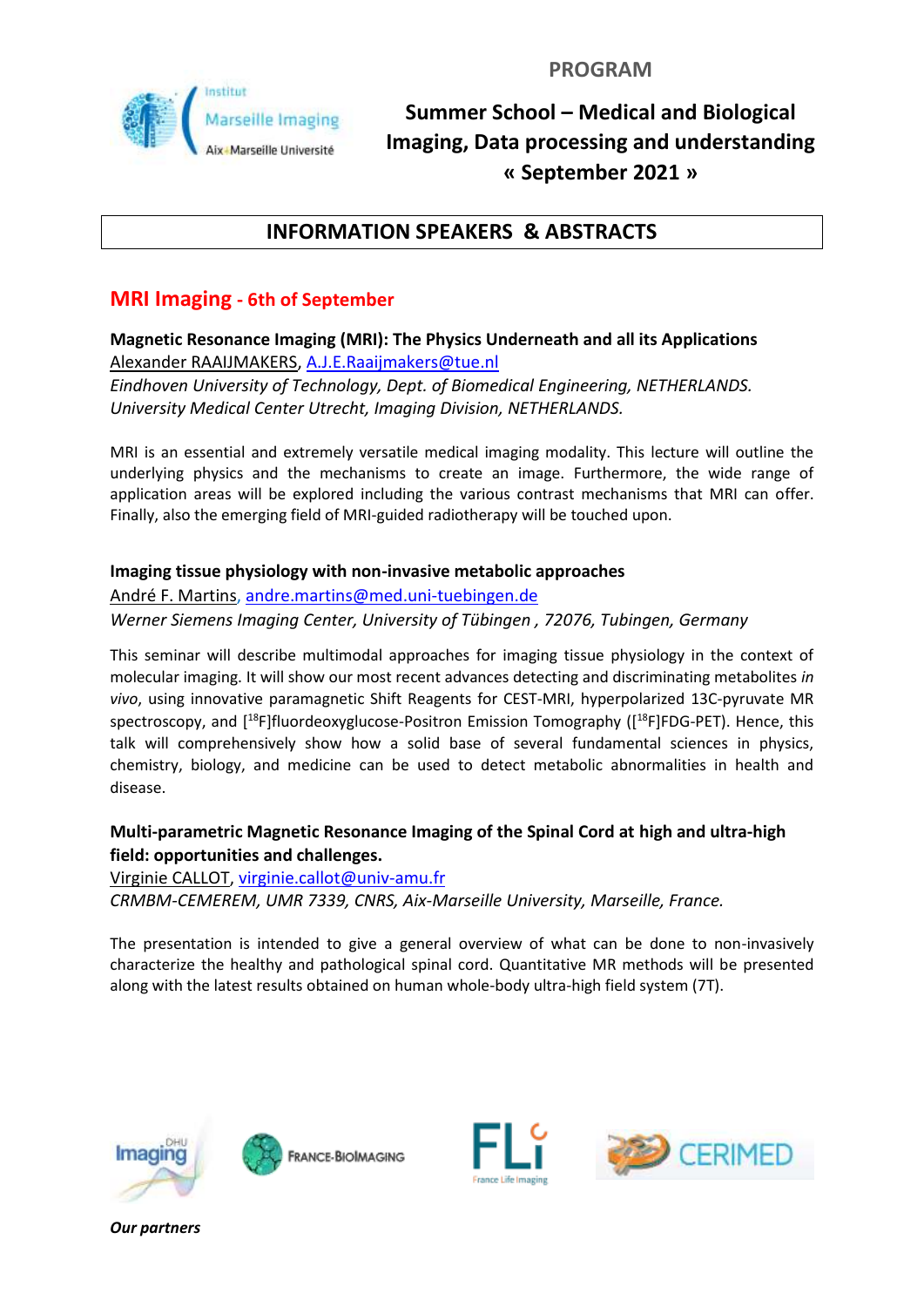

### **Opportunities offered by ultra-high field MRI**

Luisa Ciobanu, [luisa.ciobanu@cea.fr](mailto:luisa.ciobanu@cea.fr)

*NeuroSpin, Institut des sciences du vivant Frédéric Joliot, DRF, CEA Saclay, Bât. 145 - PC n° 156, 91191 Gif-sur-Yvette, France*

The intent of this presentation is to discuss the main advantages of imaging at ultra-high magnetic field (UHF). As low sensitivity is the most common drawback of MRI applications, the most obvious opportunity of UHF is the increased sensitivity, reflected in higher Signal-to-Noise ratio (SNR). This SNR increase can be used for faster imaging and/or higher spatial resolution. In addition, UHF offers enhanced magnetic susceptibility contrast, which enables high-resolution functional MRI studies allowing detailed characterization of neuronal activity in specific brain structures. Besides high resolution anatomical and functional MRI, UHF is also advantageous for other applications including metabolic imaging and non-proton (X-nuclei) imaging.







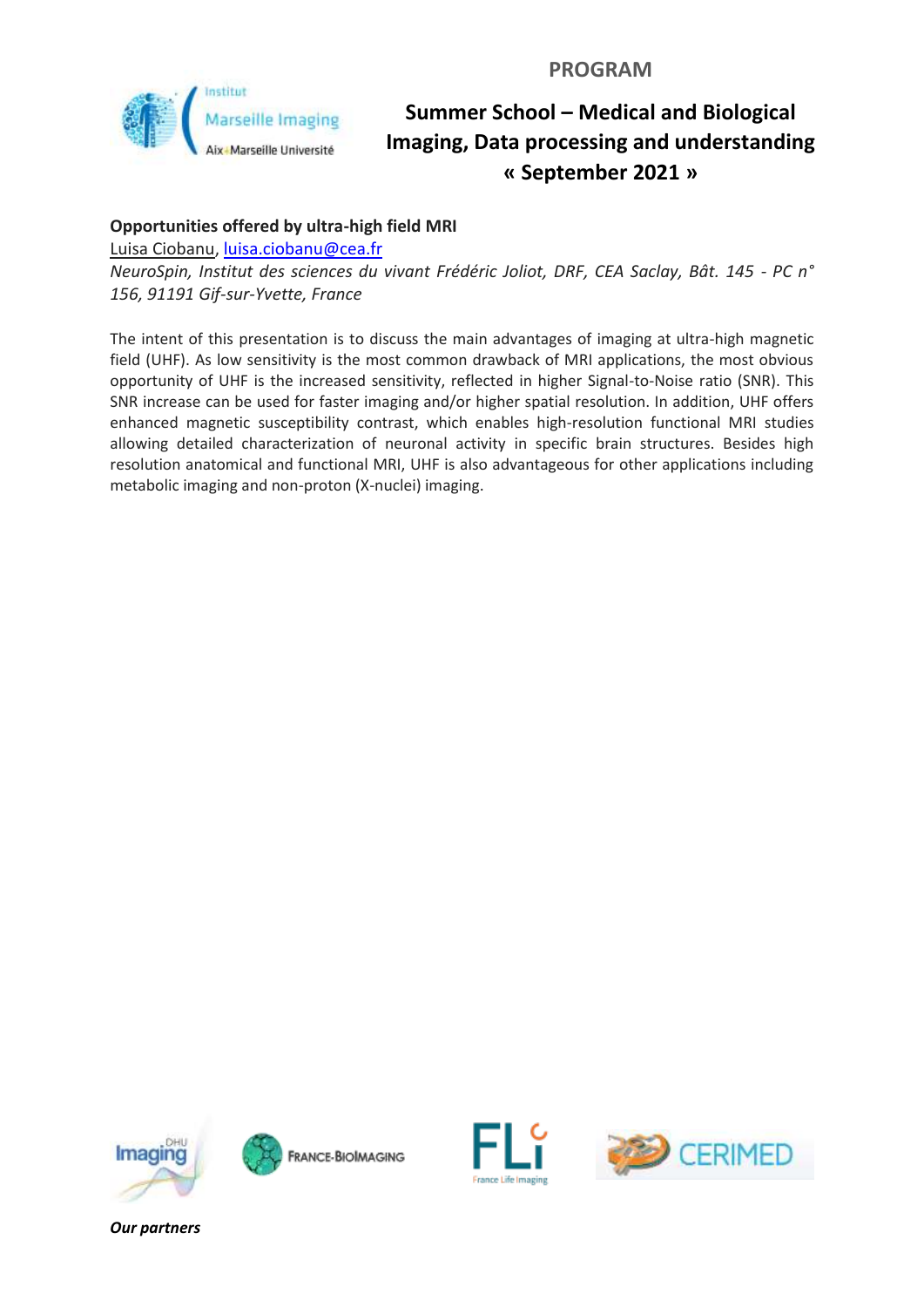

# **X-RAY Imaging - 8th of September**

**MARS 3D spectral imaging: colour x-rays for medicine** Pr Anthony Butler, [anthony.butler@marsbioimaging.com](mailto:anthony.butler@marsbioimaging.com) *MARS Bioimaging Ltd, 29a Clyde Road, Ilam, Christchurch, New Zealand*

MARS Bioimaging Limited (MBI) is a medical imaging company specialised in spectral photoncounting computed tomography (CT) for quantitative colour imaging. The company was founded in Christchurch, New Zealand to commercialise the MARS imaging system for its applications in medicine. Hear from MBI co-founder and consultant radiologist, Professor Anthony Butler, about MBI's growth journey to commercialisation; starting from basic colour CT concepts and spectral imaging research to taking colour CT to the clinic.

**Interventional imaging research** Vincent VIDAL, [Vincent.vidal@ap-hm.fr](mailto:Vincent.vidal@ap-hm.fr)

*Aix-Marseille Univ, APHM, Laboratoire d'Imagerie Interventionnelle Expérimentale, Marseille, France*

### **Hybrid Pixel Detectors: a translation of the search for the Higgs boson towards Photon Counting CT**

Christian Morel, [morel@cppm.in2p3.fr](mailto:morel@cppm.in2p3.fr) *Aix-Marseille Univ, CNRS/IN2P3, CPPM, Marseille, France;*

Hybrid pixels were originally developed for charged particle tracking in high energy physics. They now represent a true technology breakthrough when applied to X-ray imaging. Hybrid pixels combine a Si, GaAs or a CdTe sensor consisting in thousands of pixels of a few hundreds of microns bump bonded to data acquisition microcircuits. Used as photon counters, each pixel detects every impinging X-ray that has an energy above one or two thresholds. Applied to X-ray CT, this allows to improve image contrast and to lower exposition dose with respect to traditional charge integration detectors. Moreover, in contrary to CCDs or CMOS cameras, photon counting provides access to the energy of the detected X-rays. This enables the development of spectral CT where the energy of the detected X-rays is analyzed to identify given elements according to their K-edge energy. Hence, the development of hybrid pixels will lead to a new molecular imaging modality that will be intrinsically anatomic and functional. I will present research and development on hybrid pixel detectors carried on at CPPM in the framework of France Life Imaging for preclinical Photon Counting CT.







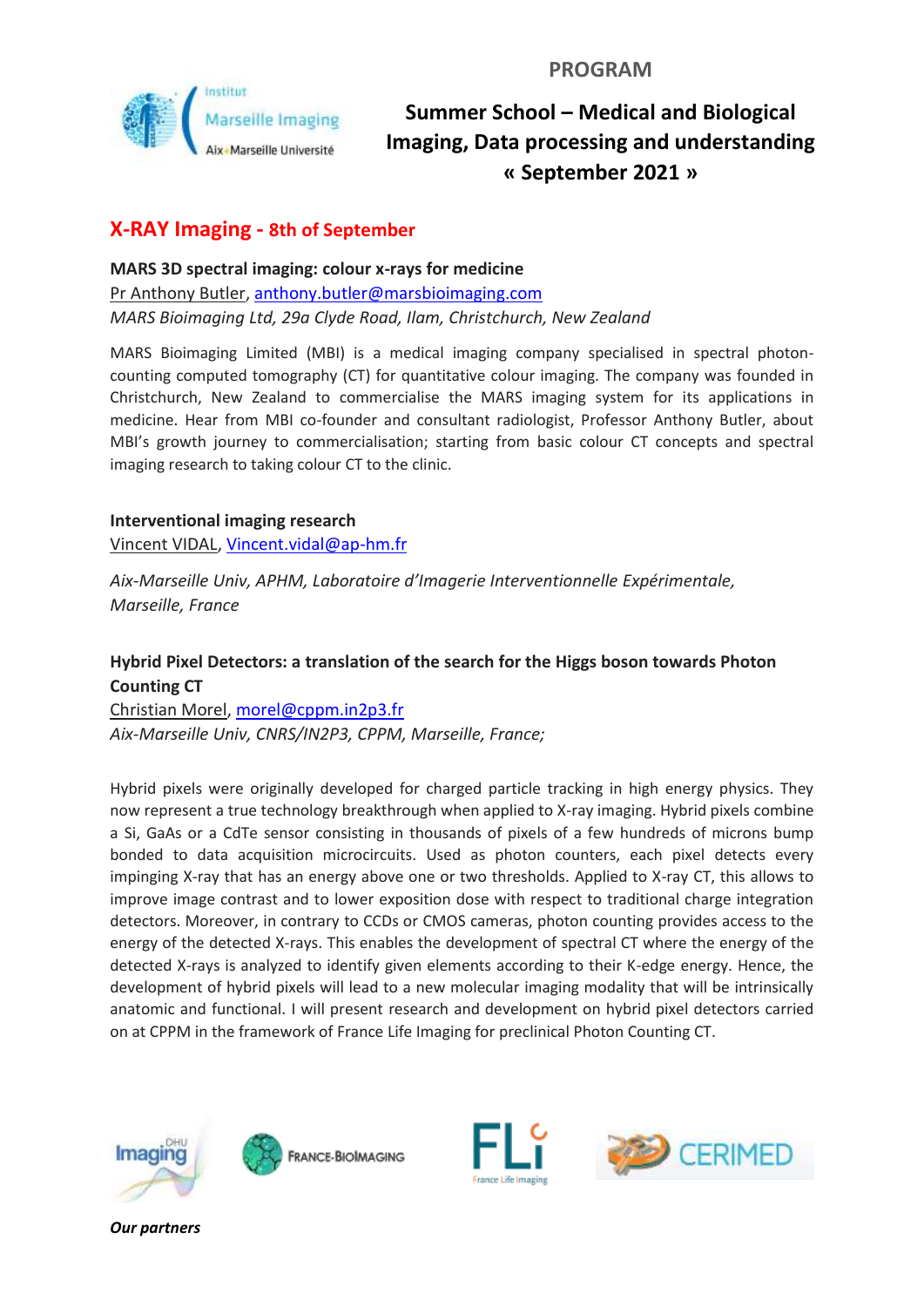

# **OPTICAL Imaging - 10th of September**

**From fluorescence microscopy to nanoscopy for biological samples** Sandrine Levêque-Fort, [sandrine.leveque-fort@u-psud.fr](mailto:sandrine.leveque-fort@u-psud.fr) *Univ Paris-Saclay, Institut des Sciences Moléculaires d'Orsay, CNRS UMR 8214, 91405 Orsay, France*

Fluorescence microscopy is widely used for specific imaging of biological samples, but is restricted in spatial resolution (~250nm x,y, ~650 nm z) due to the diffraction limit. We will review the different strategies to overcome this limit and allows to decipher 3D organization of proteins at the nanoscale.

**Imagerie moléculaire vibrationnelle : un nouvel outil pour la biologie et la médecine** Hervé Rigneault, [herve.rigneault@fresnel.fr](mailto:herve.rigneault@fresnel.fr)

*Aix Marseille Univ, Ecole Centrale de Marseille, CNRS, Institut Fresnel UMR 7249, 13297, Marseille, France*

Biomolecules can be viewed directly by light microscopy by measuring their vibrational modes, and this in complex environments such as cells and tissues. This presentation presents the main lines of research and achievements in vibrational spectroscopic imaging, starting from basic concepts and moving towards applications.

**Wavefront shaping and photomodulation of neuronal activity** Emiliono RONZITTI[, Emiliano.ronzitti@inserm.fr](mailto:Emiliano.ronzitti@inserm.fr)

*orbonne Université, INSERM, CNRS, Institut de la Vision, F-75012 Paris, FRANCE*







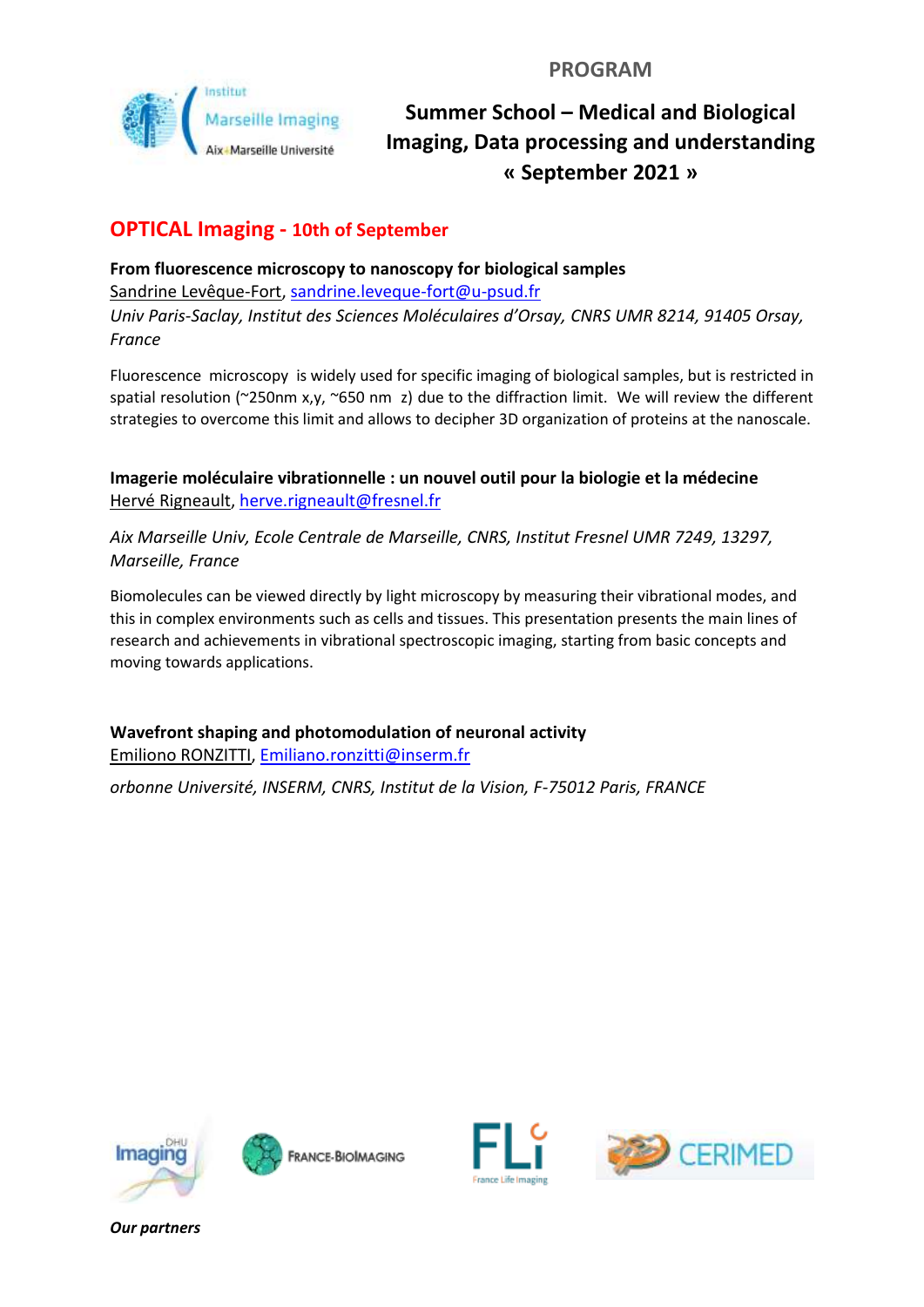

## **NUCLEAR MEDICINE Imaging – 13th of September**

### **Nuclear Imaging in Medicine : status and perspectives**

Paul Lecoq, *[paul.lecoq@cern.ch;](mailto:paul.lecoq@cern.ch) [paul.lecoq@metacrystal.ch;](mailto:paul.lecoq@metacrystal.ch) plecoq@upvnet.upv.es CERN, Geneva, Switzerland,Multiwave Metacrystal S.A., Geneva, Switzerland Instituto de Instrumentación para Imagen Molecular (I3M), Valencia, Spain*

Among the different imaging modalities used in medicine, nuclear imaging and in particular positron emission tomography (PET) offers a sensitivity at the picomolar level, allowing to decipher the complex molecular pathways involved in different metabolic processes in our body, which can be altered by a disease.

The first part of the talk will explain the principle of nuclear imaging and give examples of different applications. In a second part, new challenges and perspectives offered by rapid progress in emerging technologies will be presented

### **Molecular imaging in nuclear medicine, from biomarkers to theranostics**

Eric GUEDJ, [eric.guedj@univ-amu.fr](mailto:eric.guedj@univ-amu.fr)

*APHM, Aix Marseille Univ, Ecole Centrale de Marseille, CNRS, Institut Fresnel UMR 7249, CERIMED, 13005, Marseille, France*

Nuclear medicine, through SPECT and PET devices and the evolution towards morpho-functional imaging, is a major contributor to developments in personalized medicine by providing quantitative biomarkers of molecular signatures. Molecular imaging biomarkers are developed to select patients, and also in a medico-economic view, to guide, predict and evaluate most appropriate treatments, including emergent therapies, according to the characterization of molecular signature of the disease and of the lesions. This molecular complexity is closely linked to the prognosis of the disease, but also to specific treatments developed to be directed towards a same pathophysiological target for diagnosis and therapy with the concept of companion drugs and theranostics.

### **Upcoming title**

Benjamin Guillet, [benjamin.guillet@univ-amu.fr](mailto:benjamin.guillet@univ-amu.fr) *APHM, Aix Marseille Univ, European Center of Medical Imaging, CERIMED, Camus Santé Timone, Marseille, FRANCE*







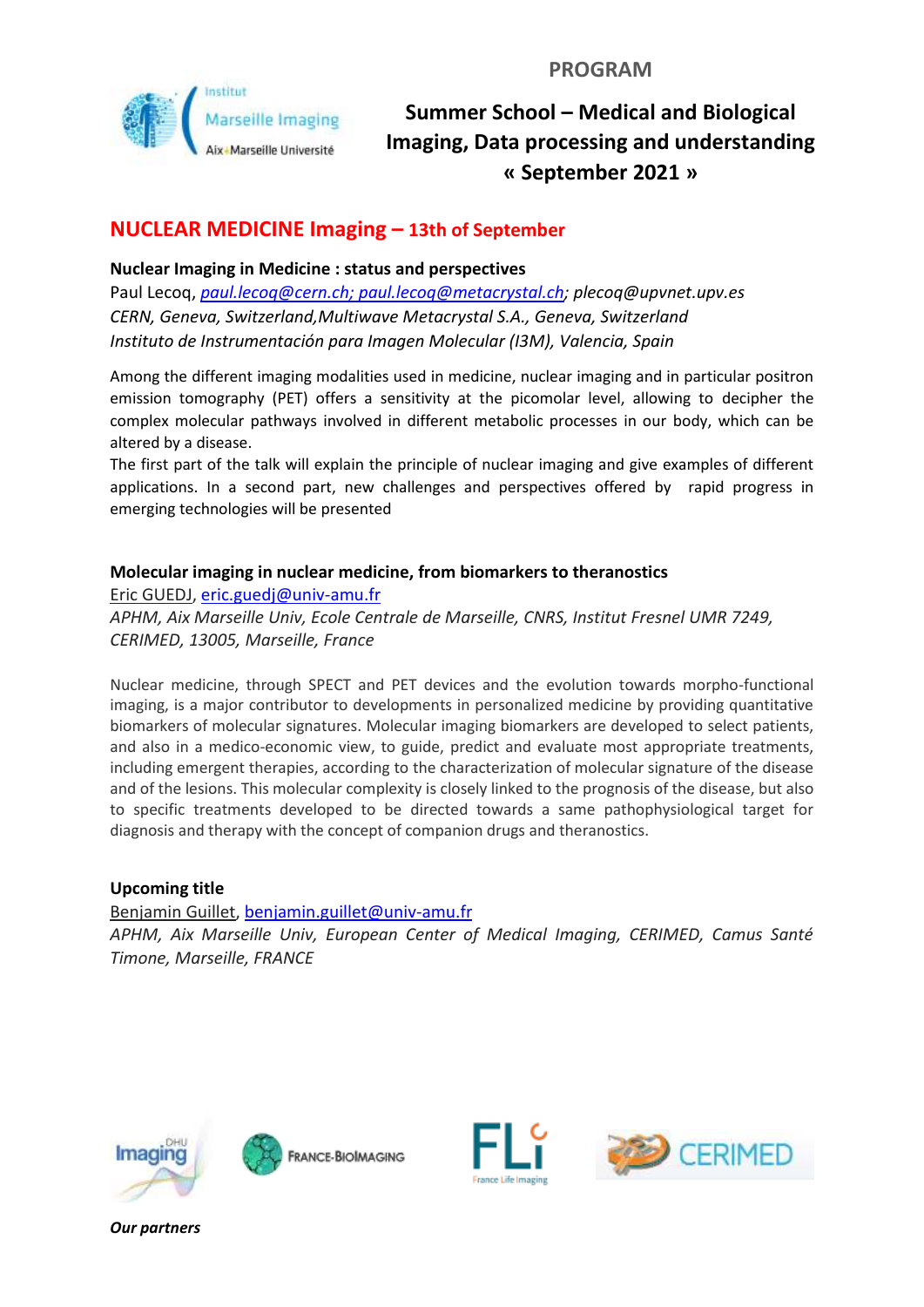

# **ULTRASOUND Imaging - 15th of September**

**Upcoming title** Mathias Fink, [mathias.fink@espci.fr](mailto:mathias.fink@espci.fr) *Laboratoire Institut Langevin, Ondes et Images, Paris, FRANCE*

## **Spectral-based quantitative ultrasound imaging for tissue microstructure estimation**

Emilie Franceschini[, franceschini@lma.cnrs-mrs.fr](mailto:franceschini@lma.cnrs-mrs.fr) *Aix Marseille Univ, CNRS, Centrale Marseille, Laboratoire de Mécanique et d'Acoustique UMR 7031, Marseille, France*

Quantitative ultrasound techniques using the spectral analysis of backscattered signals aims to quantify tissue microstructure. This talk presents the background of spectral-based quantitative ultrasound techniques, as well as the latest developments on theoretical scattering models and challenges for clinical applications. Finally, some examples of successful (pre)-clinical applications are given, demonstrating the ability of quantitative ultrasound to enhance medical diagnostics.

### **Software based Ultrasound: a new paradigm for Point of Care and a huge market opportunity for Ultrasound**

Claude COHEN-BACRIE, [Claude.cohen-bacrie@e-scopics.com](mailto:Claude.cohen-bacrie@e-scopics.com)

*Co-Fondateur Supersonic Imagine, actuel Président et fondateur de E-Scopics, 13090 Aix-en-Provence, France*

Software based Ultrasound has been put on the market in 2010 with a new generation of premium systems that have leveraged Ultrafast Imaging for new wave of innovations in Ultrasound. These new more of quantitative imaging have progressively validated by the clinical community and used as imaging biomarkers. They have the potential to provide direct diagnostic informations to clinicians without any imaging interpretation skills, outside radiology. When this concept is miniaturized, it represents a unique opportunity for ultrasound to democratize itself to several clinical specialties as well as GPs and grow the market of point of care with new generation ultraportable devices.